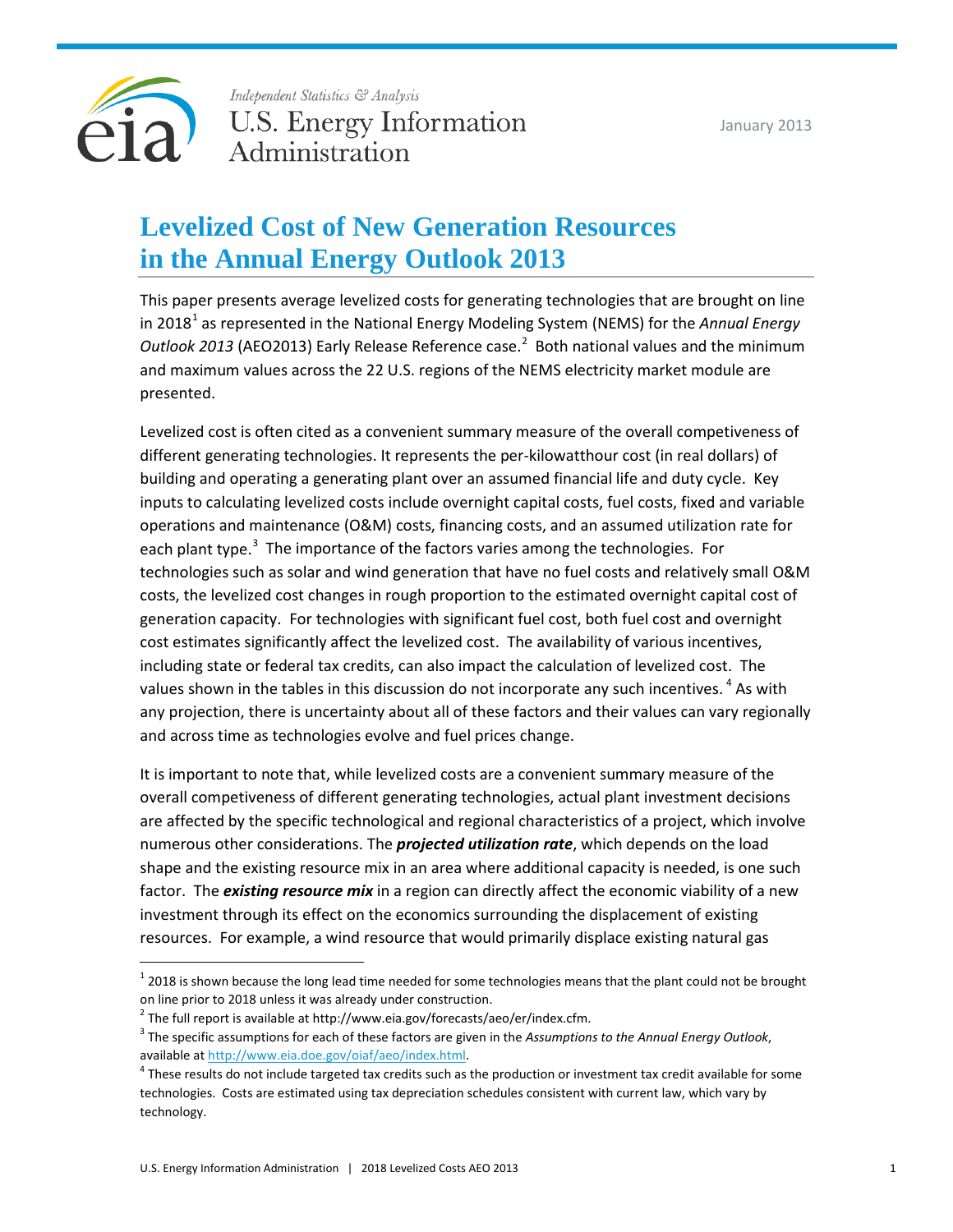generation will usually have a different value than one that would displace existing coal generation.

A related factor is the *capacity value,* which depends on both the existing capacity mix and load characteristics in a region*.* Since load must be balanced on a continuous basis, units whose output can be varied to follow demand (dispatchable technologies) generally have more value to a system than less flexible units (non-dispatchable technologies) or those whose operation is tied to the availability of an intermittent resource. The levelized costs for dispatchable and nondispatchable technologies are listed separately in the tables, because caution should be used when comparing them to one another.

Since projected utilization rates, the existing resource mix, and capacity values can all vary dramatically across regions where new generation capacity may be needed, the direct comparison of the levelized cost of electricity across technologies is often problematic and can be misleading as a method to assess the economic competitiveness of various generation alternatives. Conceptually, a better assessment of economic competitiveness can be gained through consideration of avoided cost, a measure of what it would cost the grid to generate the electricity that is otherwise displaced by a new generation project, as well as its levelized cost. Avoided cost, which provides a proxy measure for the annual economic value of a candidate project, may be summed over its financial life and converted to a stream of equal annual payments, which may then be divided by average annual output of the project to develop a figure that expresses the "levelized" avoided cost of the project. This levelized avoided cost may then be compared to the levelized cost of the candidate project to provide an indication of whether or not the project's value exceeds its cost. If multiple technologies are available to meet load, comparisons of each project's levelized avoided cost to its levelized project cost may be used to determine which project provides the best net economic value. Estimating avoided costs is more complex than for simple levelized costs, because they require tools to simulate the operation of the power system with and without any project under consideration. The economic decisions regarding capacity additions in EIA's long-term projections reflect these concepts rather than simple comparisons of levelized project costs across technologies.

Policy-related factors, such as investment or production tax credits for specified generation sources, can also impact investment decisions. Finally, although levelized cost calculations are generally made using an assumed set of capital and operating costs, the inherent uncertainty about future fuel prices and future policies, may cause plant owners or investors who finance plants to place a value on *portfolio diversification.* While EIA considers many of these factors in its analysis of technology choice in the electricity sector, these concepts are not well represented in the context of levelized cost figures.

The levelized cost shown for each utility-scale generation technology in the tables in this discussion are calculated based on a 30-year cost recovery period, using a real after tax weighted average cost of capital (WACC) of 6.6 percent. In reality, the cost recovery period and cost of capital can vary by technology and project type. In the AEO2013 reference case a 3 percentage point increase in the cost of capital is added when evaluating investments in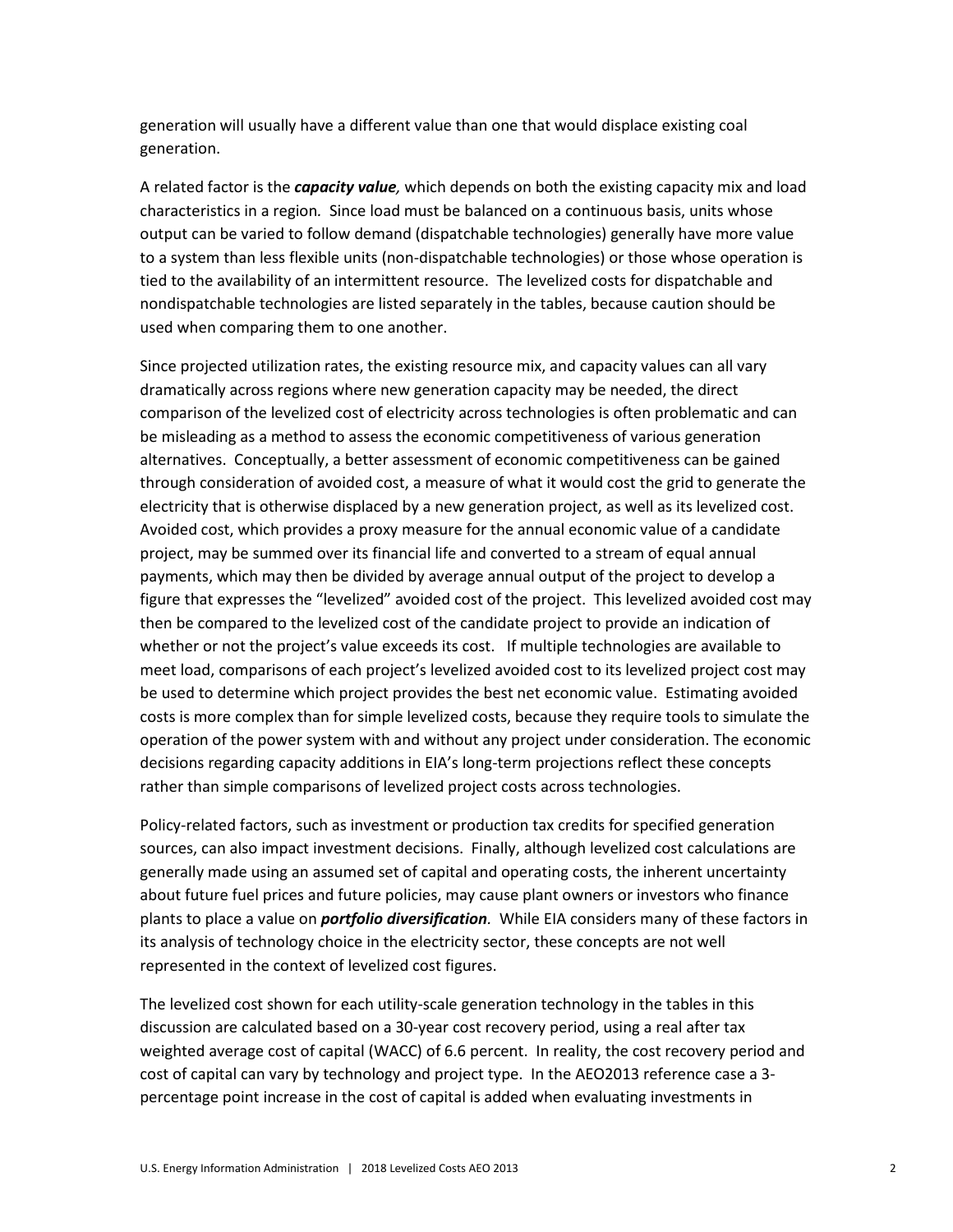greenhouse gas (GHG) intensive technologies like coal-fired power and coal-to-liquids (CTL) plants without carbon control and sequestration (CCS). While the 3-percentage point adjustment is somewhat arbitrary, in levelized cost terms its impact is similar to that of an emissions fee of \$15 per metric ton of carbon dioxide (CO<sub>2</sub>) when investing in a new coal plant without CCS, similar to the costs used by utilities and regulators in their resource planning. The adjustment should not be seen as an increase in the actual cost of financing, but rather as representing the implicit hurdle being added to GHG-intensive projects to account for the possibility they may eventually have to purchase allowances or invest in other GHG emissionreducing projects that offset their emissions. As a result, the levelized capital costs of coal-fired plants without CCS are higher than would otherwise be expected.

Some technologies, notably solar photovoltaic (PV), are used in both utility-scale plants and distributed end-use residential and commercial applications. As noted above, the levelized cost calculations presented in the tables apply only to utility-scale use of those technologies.

In the tables in this discussion, the levelized cost for each technology is evaluated based on the capacity factor indicated, which generally corresponds to the high end of its likely utilization range. Simple combustion turbines (conventional or advanced technology) that are typically used for peak load duty cycles are evaluated at a 30-percent capacity factor. The duty cycle for intermittent renewable resources, wind and solar, is not operator controlled, but dependent on the weather or solar cycle (that is, sunrise/sunset) and so will not necessarily correspond to operator dispatched duty cycles. As a result, their levelized costs are not directly comparable to those for other technologies (even where the average annual capacity factor may be similar) and therefore are shown in separate sections within each of the tables. The capacity factors shown for solar, wind, and hydroelectric resources in Table 1 are simple averages of the capacity factor for the marginal site in each region. These capacity factors can vary significantly by region and can represent resources that may or may not get built in EIA capacity projections. These capacity factors should not be interpreted as representing EIA's estimate or projection of the gross generating potential of resources actually projected to be built.

As mentioned above, the costs shown in Table 1 are national averages. However, as shown in Table 2, there is significant regional variation in levelized costs based on local labor markets and the cost and availability of fuel or energy resources such as windy sites. For example, levelized wind costs for incremental capacity coming on line in 2018 range from \$73.5/MWh in the region with the best available resources in 2018 to \$99.8/MWh in regions where levelized costs are highest due to lower quality wind resources and/or higher capital costs at the best sites where additional wind capacity could be added. Costs shown for wind may include additional costs associated with transmission upgrades needed to access remote resources, as well as other factors that markets may or may not internalize into the market price for wind power.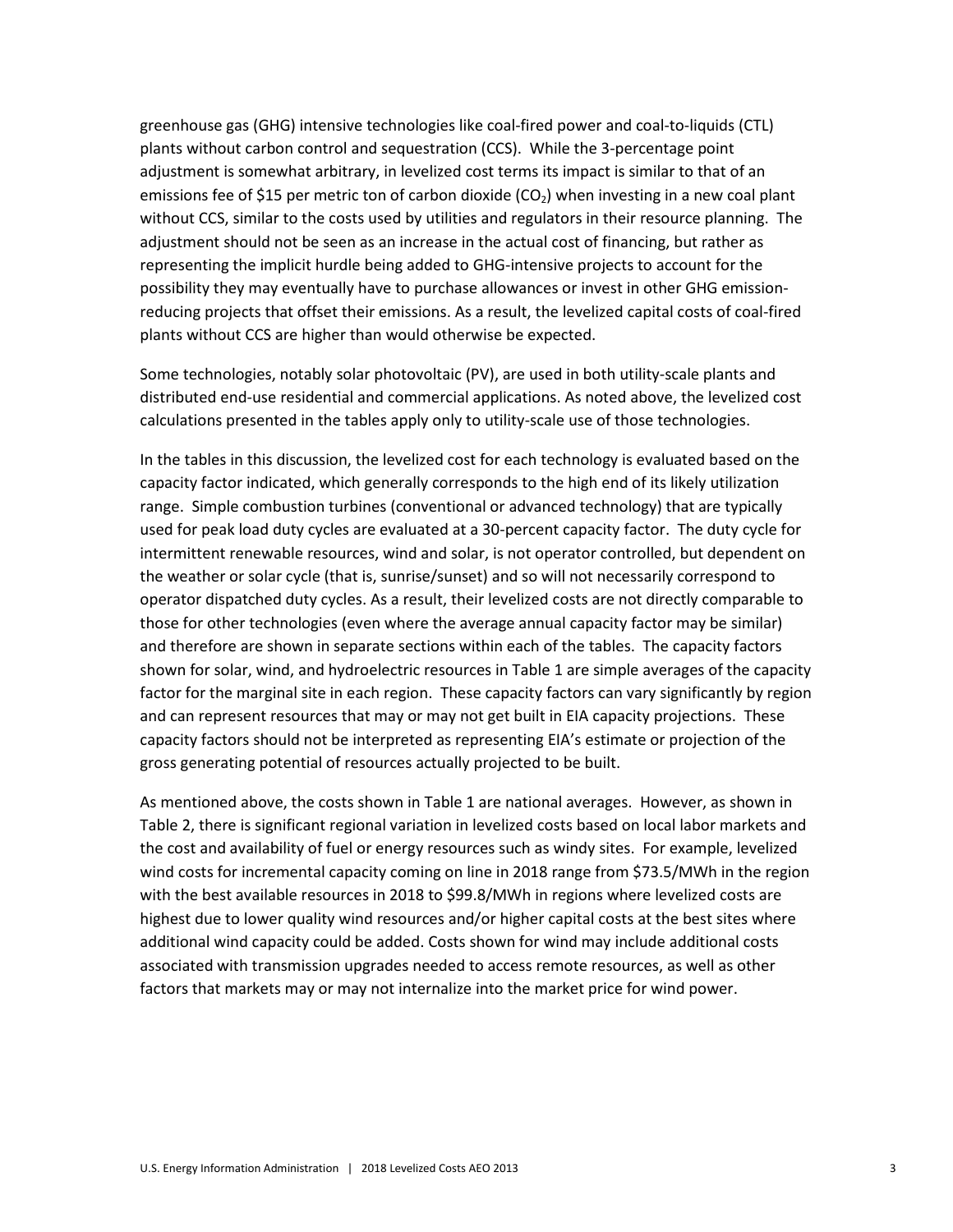### **Table 1. Estimated levelized cost of new generation resources, 2018**

|                                      |            | service in 2018  |                |                  |                     |                     |
|--------------------------------------|------------|------------------|----------------|------------------|---------------------|---------------------|
|                                      | Capacity   | <b>Levelized</b> | <b>Fixed</b>   | Variable O&M     | <b>Transmission</b> | <b>Total system</b> |
| <b>Plant type</b>                    | factor (%) | capital cost     | <b>0&amp;M</b> | (including fuel) | investment          | levelized cost      |
| <b>Dispatchable Technologies</b>     |            |                  |                |                  |                     |                     |
| <b>Conventional Coal</b>             | 85         | 65.7             | 4.1            | 29.2             | 1.2                 | 100.1               |
| <b>Advanced Coal</b>                 | 85         | 84.4             | 6.8            | 30.7             | 1.2                 | 123.0               |
| <b>Advanced Coal with CCS</b>        | 85         | 88.4             | 8.8            | 37.2             | 1.2                 | 135.5               |
| Natural Gas-fired                    |            |                  |                |                  |                     |                     |
| <b>Conventional Combined Cycle</b>   | 87         | 15.8             | 1.7            | 48.4             | 1.2                 | 67.1                |
| <b>Advanced Combined Cycle</b>       | 87         | 17.4             | 2.0            | 45.0             | 1.2                 | 65.6                |
| Advanced CC with CCS                 | 87         | 34.0             | 4.1            | 54.1             | 1.2                 | 93.4                |
| <b>Conventional Combustion</b>       | 30         | 44.2             | 2.7            | 80.0             | 3.4                 | 130.3               |
| Turbine                              |            |                  |                |                  |                     |                     |
| <b>Advanced Combustion</b>           | 30         | 30.4             | 2.6            | 68.2             | 3.4                 | 104.6               |
| Turbine                              |            |                  |                |                  |                     |                     |
| <b>Advanced Nuclear</b>              | 90         | 83.4             | 11.6           | 12.3             | 1.1                 | 108.4               |
| Geothermal                           | 92         | 76.2             | 12.0           | 0.0              | 1.4                 | 89.6                |
| <b>Biomass</b>                       | 83         | 53.2             | 14.3           | 42.3             | 1.2                 | 111.0               |
| <b>Non-Dispatchable Technologies</b> |            |                  |                |                  |                     |                     |
| Wind                                 | 34         | 70.3             | 13.1           | 0.0              | 3.2                 | 86.6                |
| Wind - Offshore                      | 37         | 193.4            | 22.4           | 0.0              | 5.7                 | 221.5               |
| Solar PV <sup>1</sup>                | 25         | 130.4            | 9.9            | 0.0              | 4.0                 | 144.3               |
| Solar Thermal                        | 20         | 214.2            | 41.4           | 0.0              | 5.9                 | 261.5               |
| Hydro <sup>2</sup>                   | 52         | 78.1             | 4.1            | 6.1              | 2.0                 | 90.3                |

**U.S. average levelized costs (2011 \$/megawatthour) for plants entering** 

*1 Costs are expressed in terms of net AC power available to the grid for the installed capacity.*

*2 As modeled, hydro is assumed to have seasonal storage so that it can be dispatched within a season, but overall operation is limited by resources available by site and season.*

*Note: These results do not include targeted tax credits such as the production or investment tax credit available for some technologies, which could significantly affect the levelized cost estimate. For example,new solar thermal and PV plants are eligible to receive a 30-percent investment tax credit on capital expenditures if placed in service before the end of 2016, and 10 percent thereafter. New wind, geothermal, biomass, hydroelectric, and landfill gas plants are eligible to receive either: (1) a \$22 per MWh (\$11 per MWh for technologies other than wind, geothermal and closedloop biomass) inflation-adjusted production tax credit over the plant's first ten years of service or (2) a 30-percent investment tax credit, if placed in service before the end of 2013 (or 2012, for wind only).* 

*Source: U.S. Energy Information Administration, Annual Energy Outlook 2013,December 2012, DOE/EIA-0383(2012)*